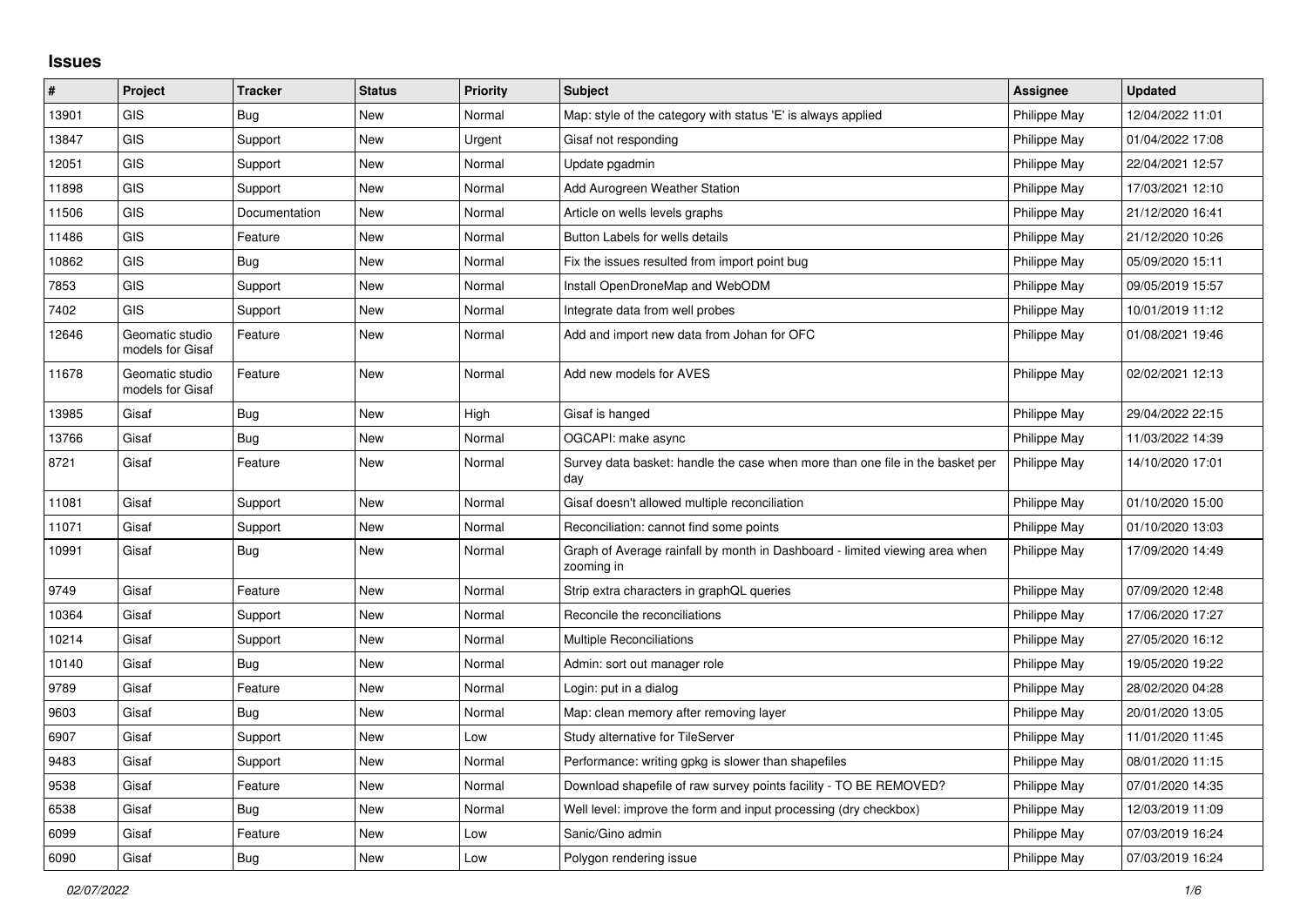| $\vert$ # | Project    | <b>Tracker</b> | <b>Status</b> | <b>Priority</b> | <b>Subject</b>                                                       | <b>Assignee</b> | <b>Updated</b>   |
|-----------|------------|----------------|---------------|-----------------|----------------------------------------------------------------------|-----------------|------------------|
| 7379      | Gisaf      | Feature        | New           | Low             | Make Gisaf installable (Progressive Web App)                         | Philippe May    | 02/02/2019 10:27 |
| 13991     | <b>GIS</b> | Support        | In Progress   | High            | Gisaf is again hung                                                  | Philippe May    | 30/04/2022 14:01 |
| 13203     | GIS        | Support        | In Progress   | Normal          | Redis server: fix warning relarted to memory allocation              | Philippe May    | 12/11/2021 13:03 |
| 10291     | GIS        | Support        | In Progress   | Normal          | Vacuum DB at reboot                                                  | Philippe May    | 29/10/2021 11:44 |
| 13115     | <b>GIS</b> | Task           | In Progress   | Urgent          | Server not working after power cut                                   | Philippe May    | 29/10/2021 11:05 |
| 12867     | <b>GIS</b> | Support        | In Progress   | Normal          | Upgrade server (all virtual machines) to Debian bullseye             | Philippe May    | 25/10/2021 17:34 |
| 7120      | GIS        | Support        | In Progress   | Normal          | High CPU usage on the server (dom0)                                  | Philippe May    | 26/02/2019 13:10 |
| 7161      | GIS        | Support        | In Progress   | Normal          | Setup remote backup                                                  | Philippe May    | 19/12/2018 10:14 |
| 7584      | Gisaf      | <b>Bug</b>     | In Progress   | Normal          | Error with large integers (graphql)                                  | Philippe May    | 20/09/2019 10:52 |
| 14090     | GIS        | Feature        | Resolved      | Normal          | Move to SDDs after failure of one HDD in the RAID array of the domUs | Philippe May    | 27/05/2022 16:28 |
| 14072     | GIS        | Support        | Resolved      | Urgent          | Gisaf very slow                                                      | Philippe May    | 19/05/2022 02:29 |
| 13982     | GIS        | Support        | Resolved      | Normal          | Update server's storage                                              | Philippe May    | 06/05/2022 14:38 |
| 13885     | GIS        | Bug            | Resolved      | Normal          | Wrong name showing in the list of layers in the map                  | Philippe May    | 23/04/2022 04:04 |
| 13883     | GIS        | Support        | Resolved      | Urgent          | Gisaf not responding - Possible issue with tag editing?              | Philippe May    | 07/04/2022 19:34 |
| 13763     | <b>GIS</b> | Support        | Resolved      | Normal          | Gisaf not responding                                                 | Philippe May    | 11/03/2022 13:03 |
| 13447     | GIS        | Support        | Resolved      | Urgent          | Server down due to electrical power cut                              | Philippe May    | 31/12/2021 17:14 |
| 13235     | GIS        | Support        | Resolved      | Normal          | Server hardware failure (sdc hard drive)                             | Philippe May    | 19/11/2021 17:59 |
| 12895     | <b>GIS</b> | Support        | Resolved      | Normal          | Migrate backups to Bung                                              | Philippe May    | 12/11/2021 00:36 |
| 13132     | <b>GIS</b> | <b>Bug</b>     | Resolved      | Normal          | CSR Weather station missing data 28 nd 29 Otober 2021                | Philippe May    | 06/11/2021 12:20 |
| 9463      | GIS        | Support        | Resolved      | Normal          | Setup a weather station in Kalpana                                   | Philippe May    | 02/11/2021 15:08 |
| 13068     | GIS        | Support        | Resolved      | Normal          | Migrate gisaf VM to bullseye                                         | Philippe May    | 25/10/2021 17:28 |
| 12701     | GIS        | <b>Bug</b>     | Resolved      | Normal          | Weather Station not showing data since 24 July 2021                  | Philippe May    | 12/08/2021 12:21 |
| 12075     | <b>GIS</b> | Feature        | Resolved      | High            | CSR Weather Station not showing since 22 of april 2021               | Philippe May    | 29/04/2021 15:34 |
| 12049     | <b>GIS</b> | <b>Bug</b>     | Resolved      | Immediate       | Gisaf Error                                                          | Philippe May    | 22/04/2021 10:39 |
| 10323     | GIS        | <b>Bug</b>     | Resolved      | Normal          | Survey points from Eric Chacra: misc issues                          | Philippe May    | 03/08/2020 13:11 |
| 10693     | GIS        | Support        | Resolved      | Normal          | Wrong geometry type for category R54                                 | Philippe May    | 30/07/2020 12:00 |
| 10153     | GIS        | Support        | Resolved      | Normal          | Postgis access for Selvarani in QGis                                 | Philippe May    | 23/05/2020 12:05 |
| 10151     | GIS        | Feature        | Resolved      | Normal          | PG ADMIN installation on server                                      | Philippe May    | 23/05/2020 12:04 |
| 9220      | <b>GIS</b> | Feature        | Resolved      | High            | Setting the daily resampling of weather data starting from 8.30 am   | Philippe May    | 08/01/2020 17:57 |
| 9292      | GIS        | Support        | Resolved      | Normal          | Server upgrade to buster                                             | Philippe May    | 13/11/2019 12:29 |
| 8504      | GIS        | Support        | Resolved      | Normal          | Clean data from the weather station                                  | Philippe May    | 04/07/2019 17:05 |
| 8450      | GIS        | Support        | Resolved      | Normal          | Unable to Load Jupyter Lab                                           | Philippe May    | 10/06/2019 15:52 |
| 8246      | GIS        | Support        | Resolved      | Normal          | Server down?                                                         | Philippe May    | 06/05/2019 15:45 |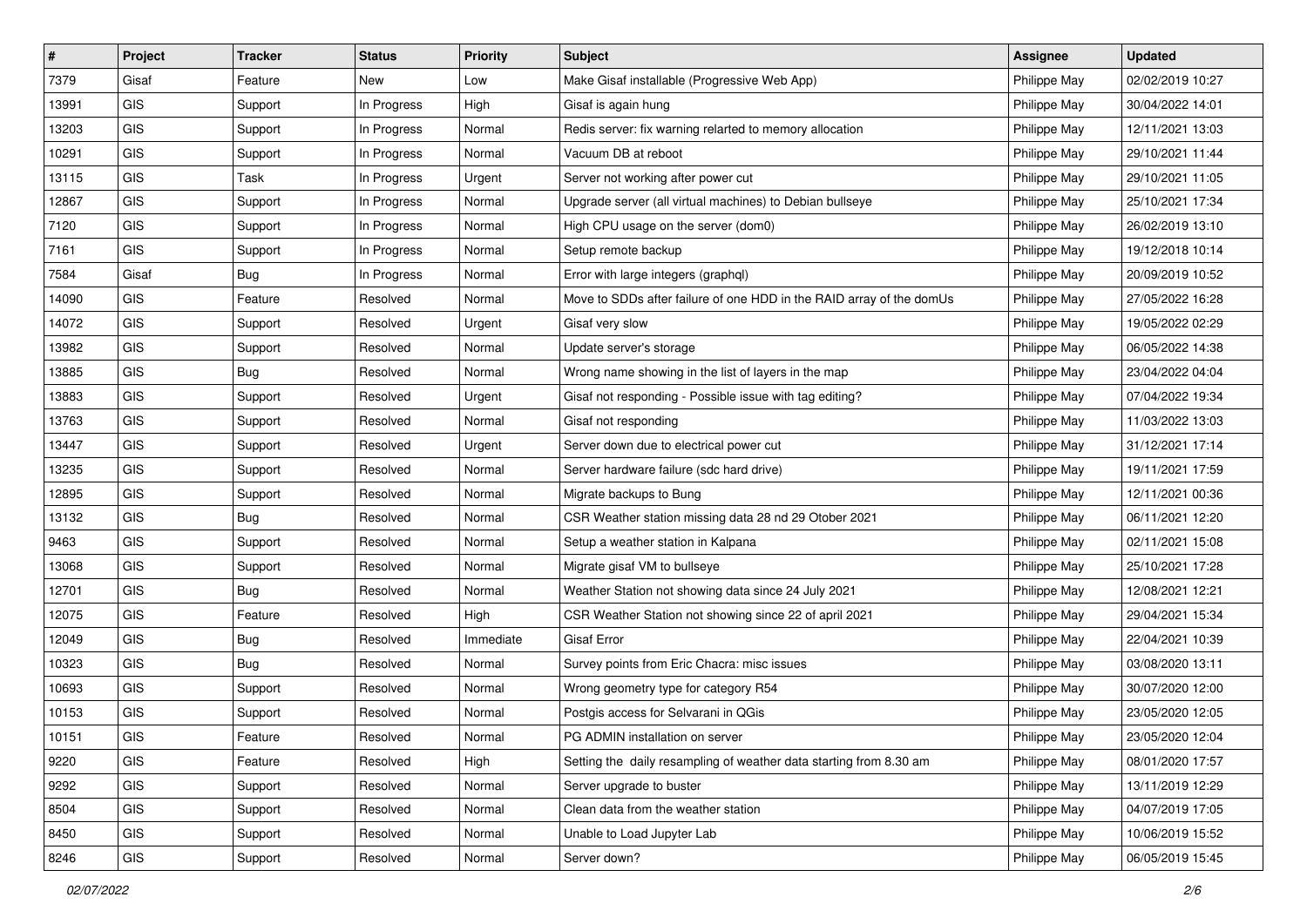| $\pmb{\#}$ | Project                             | <b>Tracker</b> | <b>Status</b> | <b>Priority</b> | <b>Subject</b>                                                                   | <b>Assignee</b> | <b>Updated</b>   |
|------------|-------------------------------------|----------------|---------------|-----------------|----------------------------------------------------------------------------------|-----------------|------------------|
| 7551       | GIS                                 | Bug            | Resolved      | Normal          | error while downloading shapefiles from gisaf                                    | Philippe May    | 06/02/2019 09:10 |
| 7156       | GIS                                 | Support        | Resolved      | Normal          | Make server boot again                                                           | Philippe May    | 05/02/2019 11:13 |
| 7552       | GIS                                 | Bug            | Resolved      | Normal          | error in auto import of raw points to point shapefiles                           | Philippe May    | 05/02/2019 11:13 |
| 7554       | GIS                                 | Bug            | Resolved      | Normal          | Cannot auto import points for project RZ                                         | Philippe May    | 04/02/2019 16:31 |
| 7343       | GIS                                 | Support        | Resolved      | Normal          | Add layer for locations                                                          | Philippe May    | 02/02/2019 15:25 |
| 6954       | GIS                                 | Support        | Resolved      | Normal          | Create a VM for DB                                                               | Philippe May    | 10/11/2018 16:02 |
| 6990       | GIS                                 | Support        | Resolved      | Normal          | Create a VM for Notebooks                                                        | Philippe May    | 10/11/2018 15:57 |
| 6494       | GIS                                 | Support        | Resolved      | Normal          | Add CC copyright on data                                                         | Philippe May    | 31/08/2018 21:19 |
| 5978       | GIS                                 | Task           | Resolved      | High            | Registration for Bangalore Open Street Map conference                            | Philippe May    | 11/06/2018 11:56 |
| 3410       | GIS                                 | Support        | Resolved      | High            | Map website to http://water.auroville.org.in                                     | Philippe May    | 27/12/2016 22:41 |
| 3368       | GIS                                 | Bug            | Resolved      | Urgent          | Cannot upload data                                                               | Philippe May    | 21/12/2016 12:10 |
| 13968      | Geomatic studio<br>models for Gisaf | Feature        | Resolved      | Normal          | Create layers and all for the LB records                                         | Philippe May    | 28/04/2022 17:18 |
| 8096       | Geomatic studio<br>models for Gisaf | Task           | Resolved      | Normal          | Creating a Gkpg/shp for elevation points in Basins with category as an attribute | Philippe May    | 24/05/2019 16:57 |
| 7935       | Geomatic studio<br>models for Gisaf | Task           | Resolved      | Normal          | Template components in order                                                     | Philippe May    | 20/03/2019 15:18 |
| 7709       | Geomatic studio<br>models for Gisaf | Feature        | Resolved      | Normal          | Waste water treatment plant improvements                                         | Philippe May    | 19/03/2019 23:58 |
| 7936       | Geomatic studio<br>models for Gisaf | Task           | Resolved      | Normal          | Add the wastewater type to the origin                                            | Philippe May    | 19/03/2019 23:56 |
| 7696       | Geomatic studio<br>models for Gisaf | Feature        | Resolved      | Normal          | HT Cables shapefile from Johan                                                   | Philippe May    | 25/02/2019 18:54 |
| 7725       | Geomatic studio<br>models for Gisaf | Feature        | Resolved      | Normal          | Add a button for generating reports                                              | Philippe May    | 25/02/2019 13:08 |
| 7710       | Geomatic studio<br>models for Gisaf | Feature        | Resolved      | Normal          | Add fields to the individual components                                          | Philippe May    | 25/02/2019 13:07 |
| 7711       | Geomatic studio<br>models for Gisaf | Feature        | Resolved      | Normal          | Add fields to component types                                                    | Philippe May    | 25/02/2019 13:06 |
| 13952      | Gisaf                               | Support        | Resolved      | Normal          | Gisaf isn't Connecting                                                           | Philippe May    | 25/04/2022 11:27 |
| 13681      | Gisaf                               | Support        | Resolved      | Normal          | Gisaf isn't Connecting                                                           | Philippe May    | 19/02/2022 11:01 |
| 13642      | Gisaf                               | Support        | Resolved      | Urgent          | Electrical problems: Server down                                                 | Philippe May    | 15/02/2022 09:38 |
| 13258      | Gisaf                               | <b>Bug</b>     | Resolved      | Normal          | Missing data from AmbientWeather weather stations                                | Philippe May    | 21/11/2021 16:50 |
| 11762      | Gisaf                               | Feature        | Resolved      | Normal          | Switch from Mapbox to Maplibre                                                   | Philippe May    | 20/11/2021 15:21 |
| 13202      | Gisaf                               | Support        | Resolved      | Normal          | Gisaf is showing error                                                           | Philippe May    | 12/11/2021 12:59 |
| 13125      | Gisaf                               | Bug            | Resolved      | Normal          | Live layers: error with no detail shown                                          | Philippe May    | 01/11/2021 19:06 |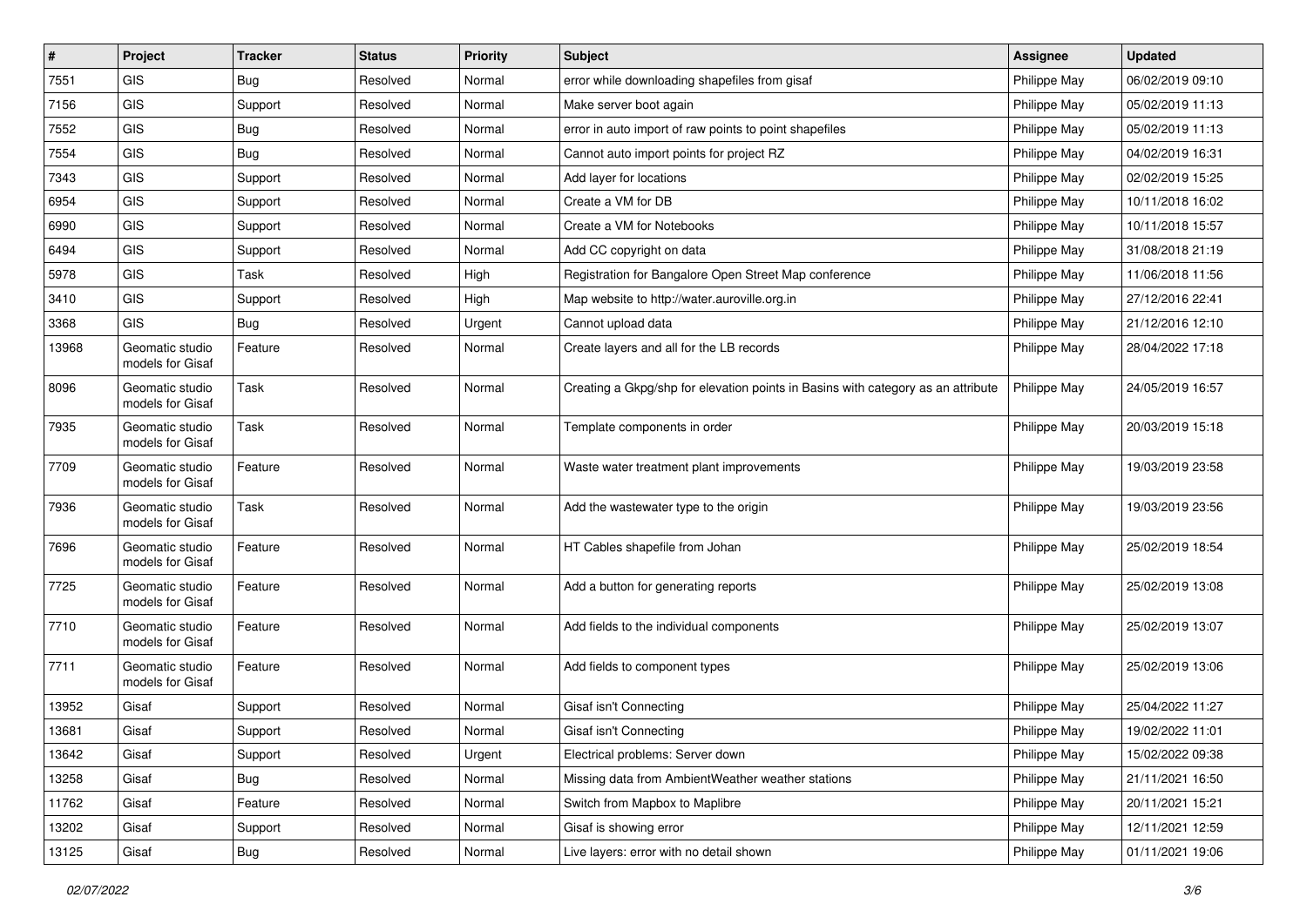| #     | Project | <b>Tracker</b> | <b>Status</b> | <b>Priority</b> | <b>Subject</b>                                                                                               | <b>Assignee</b> | <b>Updated</b>   |
|-------|---------|----------------|---------------|-----------------|--------------------------------------------------------------------------------------------------------------|-----------------|------------------|
| 13090 | Gisaf   | Support        | Resolved      | Normal          | Importing error in new admin                                                                                 | Philippe May    | 28/10/2021 11:00 |
| 12688 | Gisaf   | Support        | Resolved      | Normal          | Layers are not visible                                                                                       | Philippe May    | 10/08/2021 10:03 |
| 12491 | Gisaf   | Feature        | Resolved      | Normal          | Measure distances on the map                                                                                 | Philippe May    | 11/07/2021 11:51 |
| 10675 | Gisaf   | Feature        | Resolved      | Normal          | Add attribution on map                                                                                       | Philippe May    | 04/07/2021 13:58 |
| 10224 | Gisaf   | Support        | Resolved      | Normal          | Update gs.basemaps in Jupyter notebooks                                                                      | Philippe May    | 14/06/2021 16:15 |
| 11907 | Gisaf   | Feature        | Resolved      | Normal          | Allow specific project list for custom models                                                                | Philippe May    | 19/03/2021 16:13 |
| 11886 | Gisaf   | Support        | Resolved      | Normal          | Pandas resample deprecation warning                                                                          | Philippe May    | 16/03/2021 12:49 |
| 11649 | Gisaf   | Feature        | Resolved      | Normal          | Wells timeline dashboard misc. improvements                                                                  | Philippe May    | 27/01/2021 15:47 |
| 11577 | Gisaf   | Feature        | Resolved      | Normal          | Dashboard: multiple sections per page                                                                        | Philippe May    | 27/01/2021 12:37 |
| 10569 | Gisaf   | Feature        | Resolved      | Normal          | Well Masterfile/Repository                                                                                   | Philippe May    | 19/12/2020 17:10 |
| 11457 | Gisaf   | Support        | Resolved      | Normal          | Building Shed and Retaining Walls are not showing in a map                                                   | Philippe May    | 14/12/2020 19:52 |
| 11449 | Gisaf   | Feature        | Resolved      | Normal          | Strip extra characters when importing survey CSV files                                                       | Philippe May    | 10/12/2020 01:06 |
| 10740 | Gisaf   | Bug            | Resolved      | Normal          | Change status: issue with projection system                                                                  | Philippe May    | 17/09/2020 14:34 |
| 10741 | Gisaf   | Feature        | Resolved      | Normal          | Add a way for changing status of a feature, given its original id                                            | Philippe May    | 16/09/2020 17:35 |
| 10948 | Gisaf   | Feature        | Resolved      | Normal          | Add WMS3 server capabilities (with pygeoapi)                                                                 | Philippe May    | 14/09/2020 16:59 |
| 10920 | Gisaf   | Feature        | Resolved      | Normal          | Add option to display labels on the map                                                                      | Philippe May    | 07/09/2020 11:54 |
| 10830 | Gisaf   | <b>Bug</b>     | Resolved      | Normal          | Import issue with raw survey points                                                                          | Philippe May    | 30/08/2020 14:45 |
| 10829 | Gisaf   | Bug            | Resolved      | Normal          | Missing symbols                                                                                              | Philippe May    | 24/08/2020 12:34 |
| 10819 | Gisaf   | Bug            | Resolved      | Normal          | Evergreen well : popup showing "null" instead of location, status, type                                      | Philippe May    | 23/08/2020 23:44 |
| 10732 | Gisaf   | <b>Bug</b>     | Resolved      | Normal          | Wind Speed unit                                                                                              | Philippe May    | 04/08/2020 16:52 |
| 10728 | Gisaf   | Bug            | Resolved      | Normal          | Cannot download CSV for values                                                                               | Philippe May    | 03/08/2020 15:49 |
| 9552  | Gisaf   | Documentation  | Resolved      | Normal          | Weekly resampling - Starts on mondays                                                                        | Philippe May    | 25/07/2020 17:12 |
| 10182 | Gisaf   | Feature        | Resolved      | Normal          | Function to change status of surveyed features                                                               | Philippe May    | 15/07/2020 15:10 |
| 10536 | Gisaf   | Feature        | Resolved      | Normal          | Migrate PlottableModel.Actions.download csv value to plugins                                                 | Philippe May    | 15/07/2020 15:07 |
| 10539 | Gisaf   | Bug            | Resolved      | Normal          | New basket admin: the metadata (surveyor, etc) aren't populated from raw<br>points when importing shapefiles | Philippe May    | 15/07/2020 15:02 |
| 10439 | Gisaf   | Bug            | Resolved      | Normal          | Reconciliation: use categories instead of layers                                                             | Philippe May    | 27/06/2020 05:21 |
| 10213 | Gisaf   | <b>Bug</b>     | Resolved      | Normal          | Point showing in the reconciliation pop-up but error while reconciling                                       | Philippe May    | 26/06/2020 14:37 |
| 10400 | Gisaf   | Bug            | Resolved      | Normal          | Map search: works only once                                                                                  | Philippe May    | 24/06/2020 12:05 |
| 10407 | Gisaf   | <b>Bug</b>     | Resolved      | Normal          | Live layer DXF export: missing reprojection                                                                  | Philippe May    | 23/06/2020 04:24 |
| 10360 | Gisaf   | <b>Bug</b>     | Resolved      | Normal          | Cannot import survey: accuracy issue                                                                         | Philippe May    | 17/06/2020 01:29 |
| 10337 | Gisaf   | <b>Bug</b>     | Resolved      | Normal          | Custom layers with a "status" column not displayed on the map                                                | Philippe May    | 13/06/2020 17:36 |
| 10331 | Gisaf   | Feature        | Resolved      | Normal          | Reconciliation: sort layer by alphabetical order                                                             | Philippe May    | 12/06/2020 17:45 |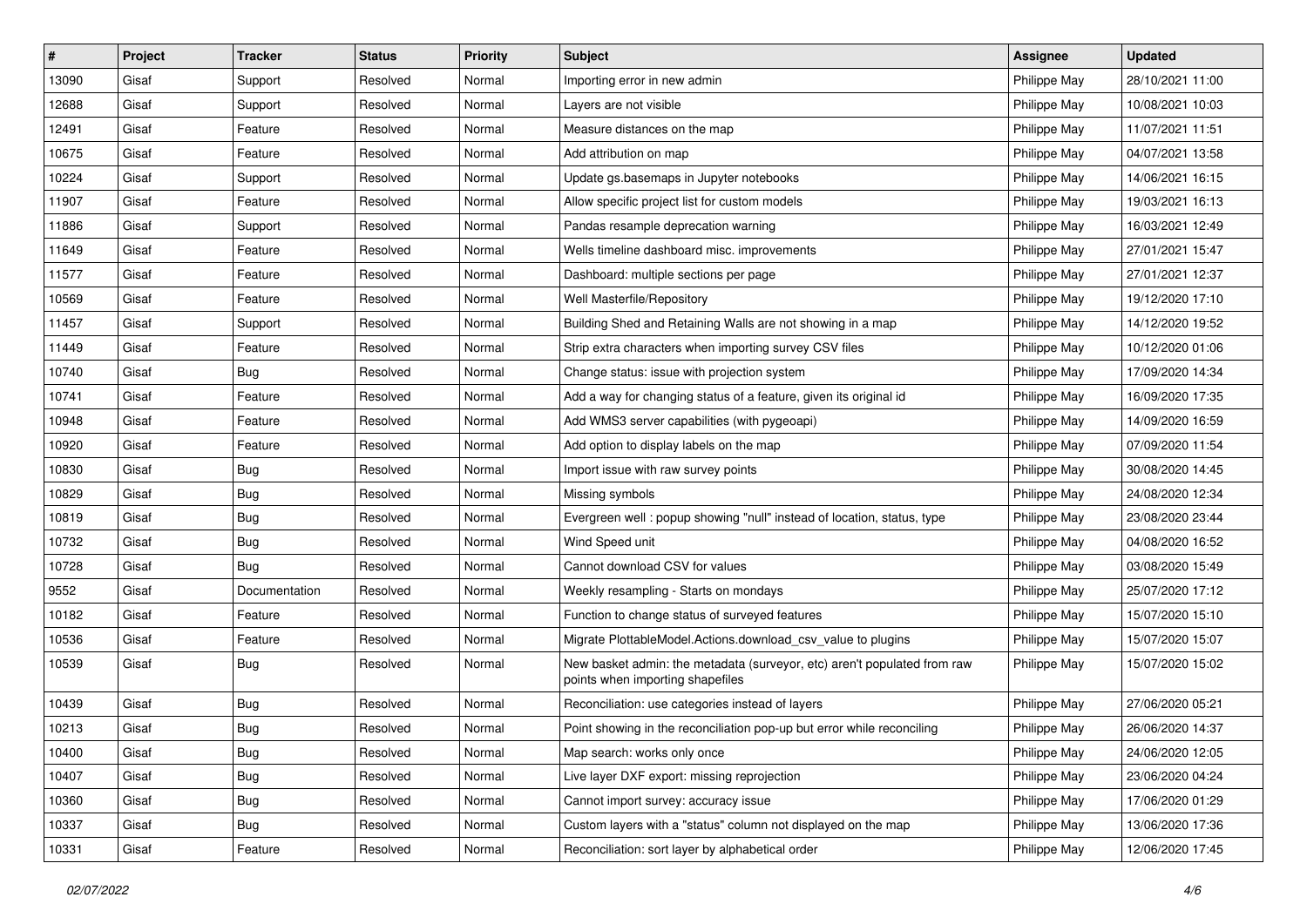| #     | Project | <b>Tracker</b> | <b>Status</b> | <b>Priority</b> | <b>Subject</b>                                                                                        | <b>Assignee</b> | <b>Updated</b>   |
|-------|---------|----------------|---------------|-----------------|-------------------------------------------------------------------------------------------------------|-----------------|------------------|
| 10289 | Gisaf   | Bug            | Resolved      | Normal          | New basket: cannot import raingauge Excel sheet                                                       | Philippe May    | 11/06/2020 12:17 |
| 10306 | Gisaf   | Bug            | Resolved      | Normal          | Logout not working                                                                                    | Philippe May    | 11/06/2020 12:13 |
| 10152 | Gisaf   | Feature        | Resolved      | Normal          | wells list in Measures Tab with only wells having measures                                            | Philippe May    | 10/06/2020 15:05 |
| 10149 | Gisaf   | <b>Bug</b>     | Resolved      | Normal          | Import basket: fix authorization auto import                                                          | Philippe May    | 09/06/2020 23:09 |
| 10180 | Gisaf   | Bug            | Resolved      | Normal          | Error importing Johan's shapefile                                                                     | Philippe May    | 27/05/2020 15:34 |
| 10125 | Gisaf   | <b>Bug</b>     | Resolved      | Normal          | Feature with Status other than existing, not showing in the map (example: future<br>building outline) | Philippe May    | 20/05/2020 04:05 |
| 10014 | Gisaf   | Feature        | Resolved      | Normal          | Interity checks                                                                                       | Philippe May    | 19/05/2020 19:23 |
| 10123 | Gisaf   | <b>Bug</b>     | Resolved      | Normal          | Basket Upload: store not saved                                                                        | Philippe May    | 19/05/2020 17:36 |
| 10122 | Gisaf   | <b>Bug</b>     | Resolved      | Normal          | Reconciliation: missing categories                                                                    | Philippe May    | 19/05/2020 02:53 |
| 9944  | Gisaf   | Feature        | Resolved      | Normal          | Admin: manage categories                                                                              | Philippe May    | 10/04/2020 12:06 |
| 9602  | Gisaf   | <b>Bug</b>     | Resolved      | Normal          | Map: ability to cancel download                                                                       | Philippe May    | 20/01/2020 18:32 |
| 9592  | Gisaf   | Support        | Resolved      | Urgent          | Follow up migration                                                                                   | Philippe May    | 19/01/2020 13:42 |
| 9563  | Gisaf   | Feature        | Resolved      | Normal          | Live layers: add option to link to a map feature                                                      | Philippe May    | 12/01/2020 22:22 |
| 9465  | Gisaf   | <b>Bug</b>     | Resolved      | Normal          | Export plots to PNG missing axis labels                                                               | Philippe May    | 08/01/2020 11:35 |
| 9466  | Gisaf   | Support        | Resolved      | Normal          | Rename "altitude" to "elevation"                                                                      | Philippe May    | 08/01/2020 11:27 |
| 9534  | Gisaf   | Feature        | Resolved      | Normal          | GeoJson store: systematically use geodataframes                                                       | Philippe May    | 07/01/2020 16:51 |
| 9509  | Gisaf   | Feature        | Resolved      | Normal          | Update angular-plotly to 1.5.0                                                                        | Philippe May    | 04/01/2020 12:05 |
| 9517  | Gisaf   | Feature        | Resolved      | Normal          | Tags: add location                                                                                    | Philippe May    | 03/01/2020 11:54 |
| 9516  | Gisaf   | Feature        | Resolved      | Normal          | Map: add option to grab link to the selected feature                                                  | Philippe May    | 02/01/2020 15:42 |
| 9519  | Gisaf   | <b>Bug</b>     | Resolved      | Normal          | Map info: fix icons                                                                                   | Philippe May    | 02/01/2020 13:11 |
| 9510  | Gisaf   | Feature        | Resolved      | Normal          | Automatically resample to daily when there's too much data                                            | Philippe May    | 01/01/2020 14:12 |
| 9493  | Gisaf   | Bug            | Resolved      | Normal          | Plotly png download resize frame                                                                      | Philippe May    | 26/12/2019 16:37 |
| 9036  | Gisaf   | Bug            | Resolved      | Normal          | Fix login indicator                                                                                   | Philippe May    | 03/10/2019 15:15 |
| 8756  | Gisaf   | <b>Bug</b>     | Resolved      | Normal          | Map: handle errors when layers (eg, in base maps) don't actually exist                                | Philippe May    | 02/08/2019 16:40 |
| 8669  | Gisaf   | Feature        | Resolved      | Normal          | Groups of map layers                                                                                  | Philippe May    | 26/07/2019 10:51 |
| 8630  | Gisaf   | Feature        | Resolved      | Normal          | Map: add option for filter with status                                                                | Philippe May    | 10/07/2019 16:49 |
| 8231  | Gisaf   | <b>Bug</b>     | Resolved      | Normal          | Fix status in table definition of new categories                                                      | Philippe May    | 03/05/2019 17:26 |
| 3472  | Gisaf   | Feature        | Resolved      | Normal          | Weather station graphs: choice of parameters                                                          | Philippe May    | 10/03/2019 14:52 |
| 7527  | Gisaf   | Feature        | Resolved      | Normal          | Give an option to resample data for graphs (eg. rain gauge)                                           | Philippe May    | 07/03/2019 16:24 |
| 5618  | Gisaf   | Feature        | Resolved      | Low             | Export layers as DXF                                                                                  | Philippe May    | 05/03/2019 12:42 |
| 7813  | Gisaf   | Documentation  | Resolved      | Normal          | Including credits for ESRI basemap (Sat, Highways, Labels)                                            | Philippe May    | 05/03/2019 12:39 |
| 5974  | Gisaf   | <b>Bug</b>     | Resolved      | Normal          | Issues in uploading readings into GISAF using interface                                               | Philippe May    | 06/02/2019 09:25 |